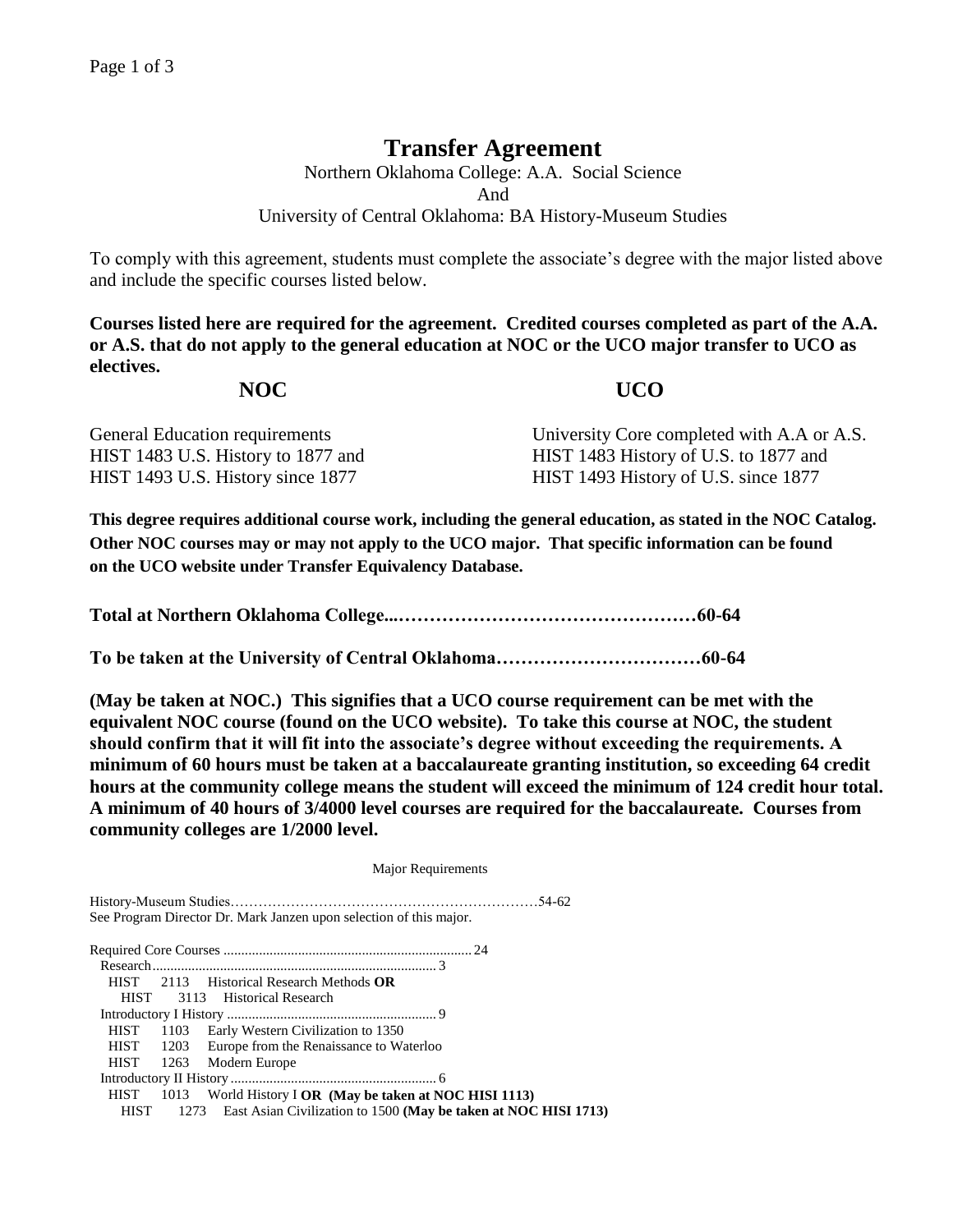HIST 1023 World History II **OR (May be taken at NOC HISI 1223)** HIST 1283 East Asian Civilization since 1500 Museum Studies Courses................................................................... 21 Museum Theory and Application........................................ 12 HIST 4613 Museum Management HIST 4623 Museum Theory and Practice HIST 4950 Internship in Museum Studies (1-6 hours) (Prerequisite HIST 4613) Elective History or Complementary courses ........................ 9 (These courses must be approved by Museum Studies Program Director.) Advanced History .............................................................................. 12 **Category 1 (3/4000 level only) ............................................... 6** Complete 2 courses from the following: HIST 3133 Colonial America and the Atlantic World HIST 3143 19th Century America in the World HIST 3223 Recent U.S. Constitutional History HIST 3233 U.S. Women's History HIST 4163 20th Century America in the World HIST 4203 American Diplomatic History to 1900 HIST 4213 American Diplomatic History in the 20th Century HIST 4303 Indians of the Southwest HIST 4313 U.S. Military History to 1917 HIST 4323 U.S. Military History since 1900 HIST 4413 Women/Gender in Native America HIST 4423 Women in the American West HIST 4433 Colonial America HIST 4533 Revolutional America HIST 4553 Jacksonian America, 1815 to 1848 HIST 4563 Civil War and Reconstruction HIST 4583 History of American Technology HIST 4603 Gilded Age and Progressive Era HIST 4633 History of the United States, 1919 to 1945 HIST 4753 Atlantic Slavery HIST 4763 Black Intellectual History HIST 4823 Social and Cultural History to 1865 HIST 4833 Social and Cultural History since 1865 HIST 4843 Major Interpretations of American History HIST 4873 United States since 1945 HIST 4970 Study Tour in History Category 2 (3/4000 level only)............................................... 3 Complete 1 course from the following: HIST 3313 England to 1689 HIST 3323 England since 1689 HIST 3383 The Middle Ages HIST 3423 Women's History: European HIST 3483 Absolutism and Enlightenment in Europe HIST 3583 Europe, 1815-1871 HIST 4103 Europe, 1919 to 1945 HIST 4133 Europe since 1945 HIST 4333 Russian History to 1917 HIST 4343 Russian History since 1917 HIST 4653 Tudor-Stuart England HIST 4663 The French Revolution and Napoleon HIST 4773 Modern German History HIST 4883 The Reformation, 1500-1648 HIST 4893 Europe, 1871-1919 HIST 4970 Study Tour in History Category 3 (3/4000 level only)............................................... 3 Complete 1 course from the following: HIST 4153 History of Latin America HIST 4233 Maya, Aztec and Inca Civilizations